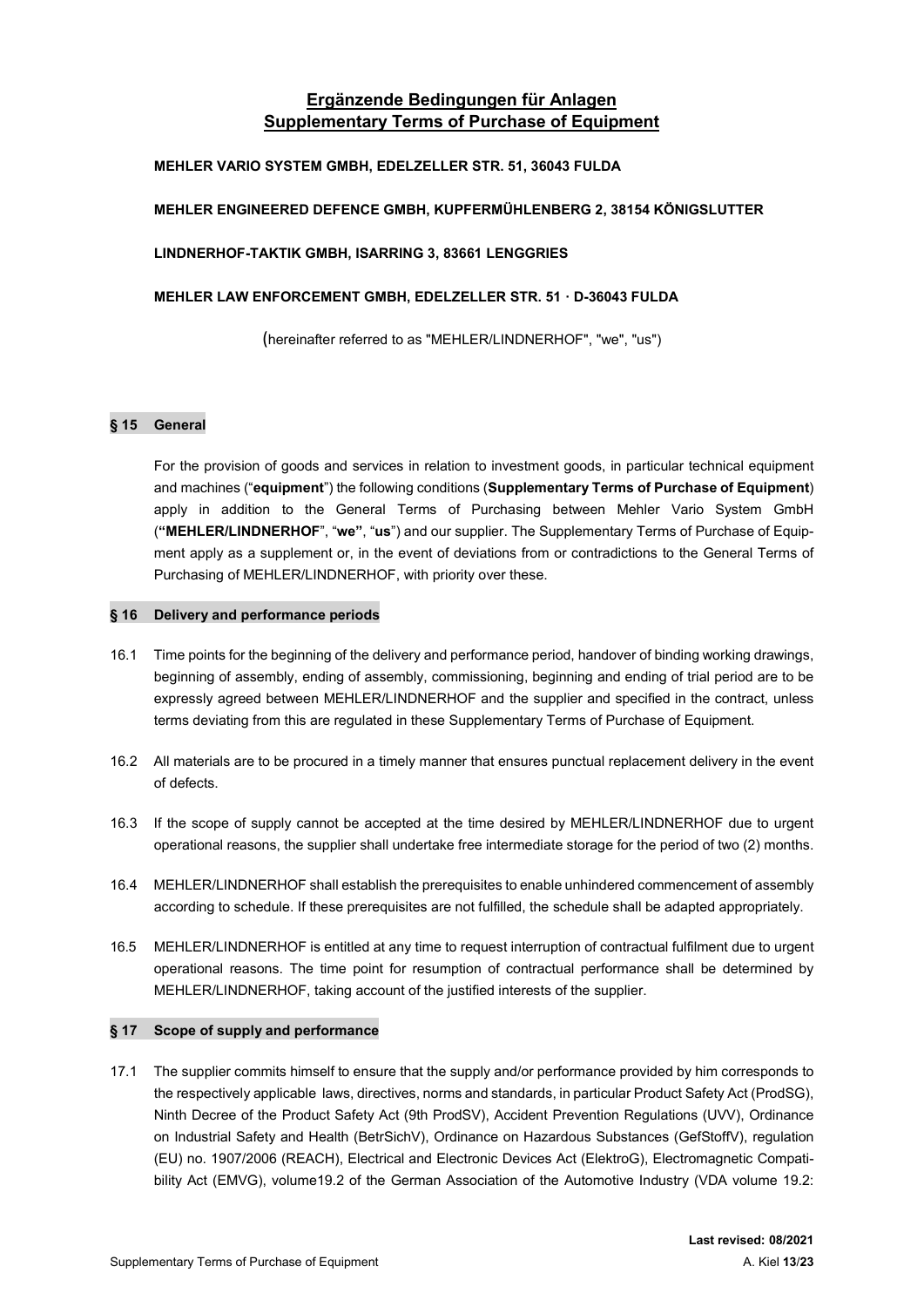Technical Cleanliness in Assembly - part 2), Safety Equipment Guidelines of VdS Schadenverhütung GmbH (VdS guidelines), Guidelines of the Association of German Engineers (VDI guidelines), norms (including DIN, EN, IEC and VDE) as well as all statutory obligations regarding the export and placing on the market of the equipment (e.g. observance of requirements for assessment, labelling and packaging of hazardous goods). If the supplier is unable to observe the applicable laws, guidelines, norms and standards, he shall notify MEHLER/LINDNERHOF of this without delay. MEHLER/LINDNERHOF shall decide whether and to what extent the contractual relationship shall be continued. Failure to observe constitutes a breach of primary performance obligations on the part of the supplier.

- 17.2 The supplier shall create new, complete and functional equipment that comprises all components required for contractual use. In addition, the supplier shall provide the performance regulated in these Supplementary Terms of Purchase of Equipment.
- 17.3 Moreover, the supplier shall also ensure that the equipment is operationally safe and that all parts of the equipment are co-ordinated with one another in an economically and technically optimal manner.
- 17.4 The supplier commits himself to ensure the supply of MEHLER/LINDNERHOF with replacement and spare parts for the equipment supplied to MEHLER/LINDNERHOF for a period of at least fifteen (15) years after acceptance of the equipment at reasonable, normal commercial conditions. Should the supplier intend to discontinue production of replacement and/or spare parts for the equipment supplied to MEHLER/LINDNERHOF, this shall be communicated to MEHLER/LINDNERHOF without delay following the decision regarding discontinuation. This decision must be – subject to clause 1 – at least six (6) months prior to discontinuation of production.
- 17.5 Even where individual devices, parts, fixtures and performance are not expressly named, they are to be provided without separate billing if they are required within the specified supply performance limits for completeness of the entire equipment and its faultless function.
- 17.6 The performance of the supplier also includes the design of devices, office, warehouse, refrigeration units, sanitation, break rooms etc. including heating, industrial health and safety equipment and clothing as well as the establishment of telecommunications connections and other technical systems. The workshops and sanitation facilities of MEHLER/LINDNERHOF shall only be available to the supplier following written agreement.
- 17.7 The lines for the auxiliary supplies to be provided by MEHLER/LINDNERHOF are to be laid from the point of delivery to the point of use by the supplier, connected and later removed, in accordance with the local building regulations.
- 17.8 The supplier shall ensure an accident-free construction site and sufficient workplace lighting. The warehouse and workplaces used by the supplier are to be kept clean. Should the supplier fail to meet these obligations in spite of being asked to do so, MEHLER/LINDNERHOF may undertake or have this work undertaken at the expense of the supplier.
- 17.9 The supplier is obliged, at the request of MEHLER/LINDNERHOF, to make utility lines that he has created available to other companies for joint use, so long as this does not hinder the supplier in his work. Remuneration is to be clarified directly with the user.
- 17.10 The supplier shall undertake construction and groundwork for construction site and assembly facilities at his own expense.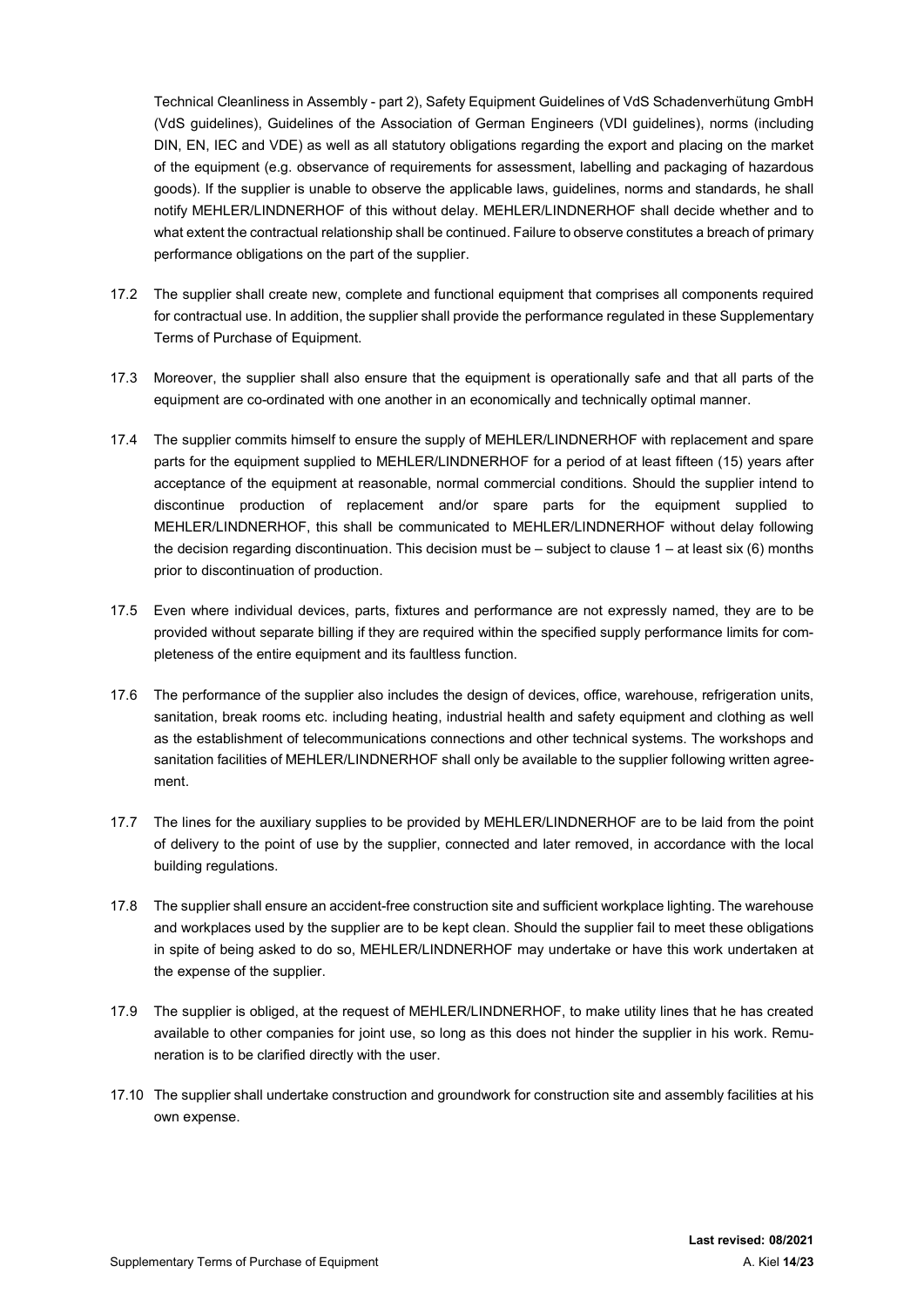### § 18 Implementation and quality assurance

- 18.1 The supplier commits himself to draft, at the latest following acceptance of the order, a description of his quality assurance system and to forward this to MEHLER/LINDNERHOF in good time for inspection and approval. The supplier shall also include his subcontractors and sub-suppliers in the system. The interfaces are to be displayed and defined. The description shall summarise how and by whom the requirements for the order are to be fulfilled and confirmed as having been fulfilled.
- 18.2 The supplier shall provide MEHLER/LINDNERHOF with the name of a qualified co-ordinator for the undertaking of the quality assurance measures.
- 18.3 MEHLER/LINDNERHOF reserves the right to participate in inspections and measurements. For this purpose, MEHLER/LINDNERHOF and the third parties assigned by MEHLER/LINDNERHOF shall have access to the workplaces, workshops, storage rooms and other premises where the contractual performance is provided or the components designated for this are stored. On request, all documents shall be presented to MEHLER/LINDNERHOF and/or the third party assigned by MEHLER/LINDNERHOF for inspection and corresponding information provided.
- 18.4 MEHLER/LINDNERHOF reserves the right to conduct construction and assembly supervision as well as accompanying inspections. In these cases, the supplier shall ensure that MEHLER/LINDNERHOF is informed of planned night, weekend or public holiday work in good time.
- 18.5 The supplier is responsible for the implementation of the inspections stipulated in the pre-inspection documents (i.e. the specifications sheet in particular). Additional inspections require the prior written agreement of MEHLER/LINDNERHOF. The supplier shall enable MEHLER/LINDNERHOF and the third party assigned by MEHLER/LINDNERHOF to participate in the inspections ordained by the authorities or inspections otherwise agreed or provide information at the request of MEHLER/LINDNERHOF.
- 18.6 The supplier shall name to MEHLER/LINDNERHOF the persons assigned with the pre-inspection, construction monitoring, welding and inspection supervision as well as the compiling and checking of the documentation.
- 18.7 The time point of the inspections shall be communicated to MEHLER/LINDNERHOF and the inspector for domestic orders at least three (3) working days prior to the beginning of inspections, for orders abroad at least six (6) working days prior to the beginning of inspections.
- 18.8 On request, the supplier shall provide MEHLER/LINDNERHOF with evidence of which subcontractors and sub-suppliers the necessary materials have been ordered from and for which dates.
- 18.9 MEHLER/LINDNERHOF and the third party assigned by MEHLER/LINDNERHOF have the right to obtain insight into the schedule situation and degree of completion from the supplier at any time. The supplier shall oblige subcontractors and sub-suppliers to grant MEHLER/LINDNERHOF and the third party assigned by MEHLER/LINDNERHOF insight into the schedule situation and degree of completion at any time. Culpably incurred additional assembly expenses for related and subsequent assembly that are not caused by schedule postponements communicated in good time shall be borne by the supplier.
- 18.10 The supplier is obliged to inform himself adequately of the local circumstances of the place of performance and to co-ordinate the beginning of the contractually owed performance with the local construction supervision. Costs incurred by the culpable failure to observe this duty shall be borne by the supplier.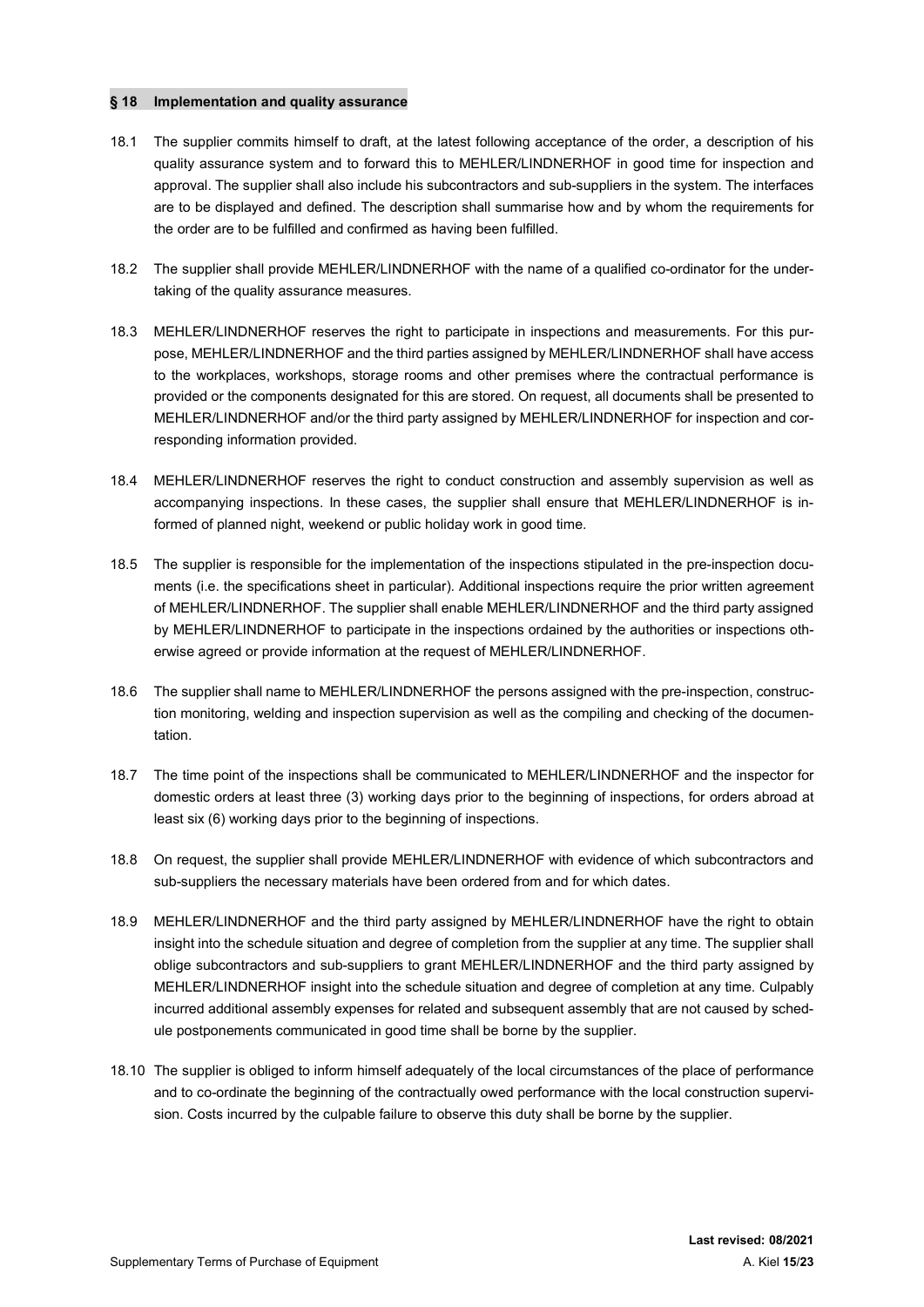- 18.11 The supplier shall guarantee the correct selection of materials to be used, the correct realisation, the faultless function of the equipment/ component, achievement of the agreed technical performance and characteristics as well as operational suitability for continuous operation.
- 18.12 The supplier shall agree all key design and construction decisions with MEHLER/LINDNERHOF. Place and time of the co-ordinating discussions are to be communicated to MEHLER/LINDNERHOF with advance notice of fourteen (14) calendar days.
- 18.13 The supplier shall examine the materials provided by MEHLER/LINDNERHOF without delay and communicate any defects determined to MEHLER/LINDNERHOF without delay. This also applies for defects that the supplier recognises at a later point in time. Independently of this, the supplier is obliged to examine the suitability of the materials or parts provided and to notify MEHLER/LINDNERHOF in writing of any objections without delay. If the lack of suitability is due to an incorrect or incomplete specification of the supplier, the supplier shall bear all subsequent costs. MEHLER/LINDNERHOF shall assign claims for defects against suppliers/manufacturers of the materials or parts provided to the supplier.
- 18.14 The supplier shall notify MEHLER/LINDNERHOF in good time and unprompted, in writing, of the time point by which necessary decisions are to be made by MEHLER/LINDNERHOF and necessary documents provided to the supplier.

### § 19 Personnel

- 19.1 The supplier shall ensure that he has the work relating to the equipment undertaken by personnel that are qualified to provide this performance.
- 19.2 The supplier commits himself to only assign qualified, instructed personnel who have been subjected to an occupational health examination relating to the tasks to be carried out in accordance with the principles of the accident prevention and insurance association, who are hired and insured according to the statutory regulations. Corresponding up-to-date proof of qualification and examination is to be presented at the request of MEHLER/LINDNERHOF. MEHLER/LINDNERHOF is entitled to request the replacement of personnel of the supplier for cause. This applies in particular where there is justified doubt of the necessary experience or qualifications, or where industrial health and safety and/or environmental protection specifications fail to be observed. The supplier commits himself to ensure qualified replacement in such cases. The agreed performance dates and performance times are not affected by this.
- 19.3 The supplier is obliged to only change assigned personnel after taking careful account of the interests of MEHLER/LINDNERHOF. All additional expense (e.g. for familiarisation, transfer of knowledge and lost productivity) shall be borne by the supplier.
- 19.4 Assessment of persons assigned to higher qualification classes by the supplier during the contractual period shall not affect the remuneration obligations for contractual performance.
- 19.5 The supplier commits himself to release MEHLER/LINDNERHOF from all loss and costs (including costs for legal action) that result from a breach of legal norms for which the supplier or one of his employees or subcontractors are solely responsible.

# § 20 Co-operation of the parties, integrity and compliance, industrial health and safety

20.1 Regarding the agreed equipment, the supplier guarantees that he has comprehensive expertise and experience in the use of the equipment for the contractual purpose, on which MEHLER/LINDNERHOF may rely.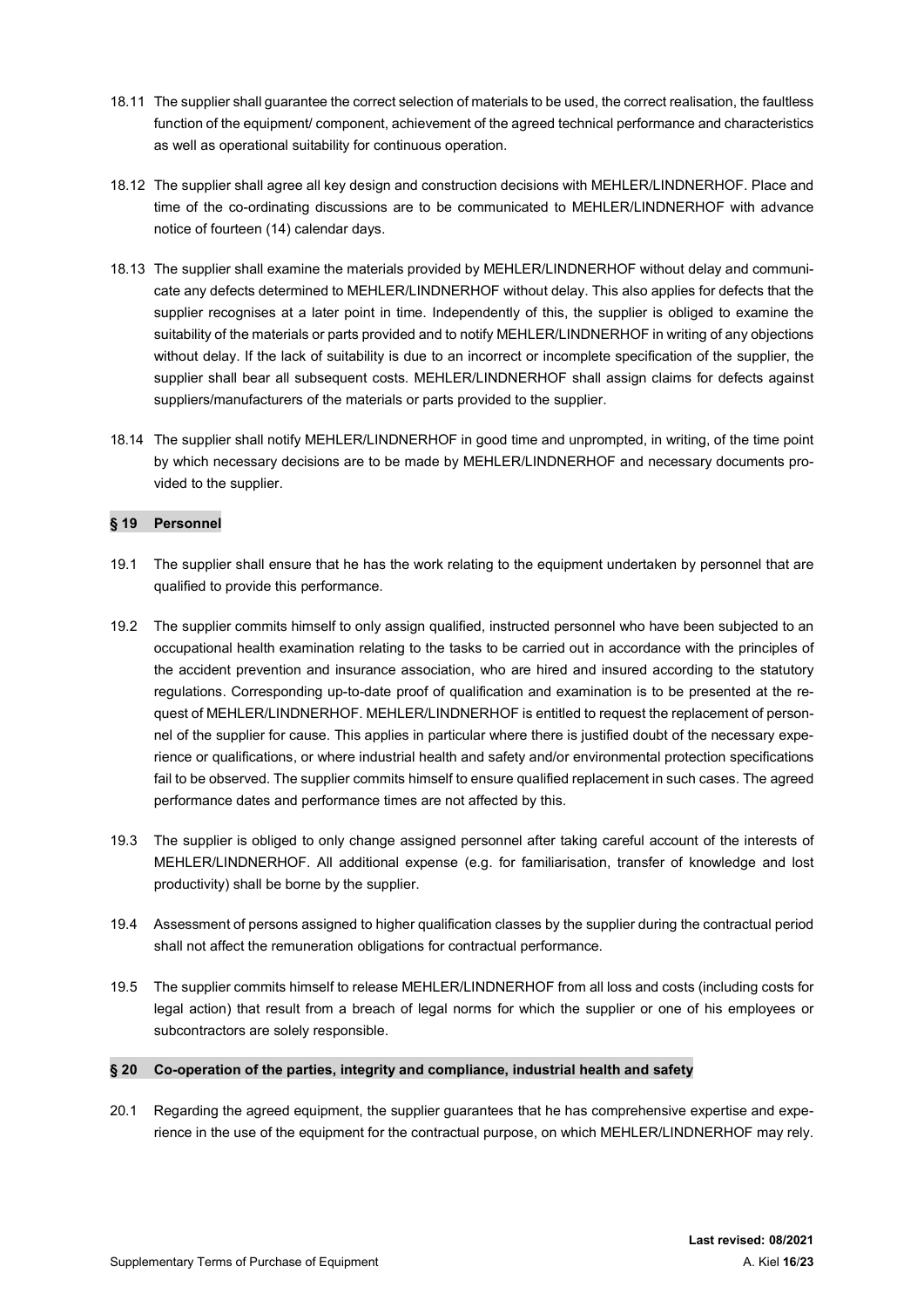- 20.2 Integrity and compliance are of particular significance for MEHLER/LINDNERHOF. MEHLER/LINDNERHOF also places great value on social responsibility within the scope of commercial activities. This being said, the supplier commits himself to undertake all necessary measures to avoid corruption and other criminal actions and to refrain from participating neither actively nor passively in any form of bribery, breach of the fundamental rights of his employees or child labour, to assume responsibility for the health and safety of his employees in the workplace and to observe environmental protection laws (together "code of conduct"). The supplier shall oblige his employees and his subcontractors that he assigns in relation to the fulfilment of his contractual obligations towards MEHLER/LINDNERHOF to oblige the code of conduct. On request, the supplier shall furnish proof to MEHLER/LINDNERHOF of the obligation of his employees and subcontractors.
- 20.3 In addition to the company rules and regulations of MEHLER/LINDNERHOF, the supplier shall observe in particular the generally acknowledged safety and occupational health regulations.
- 20.4 The supplier commits himself to observe all statutory terms for the protection of the employee, in particular all, applicable for him, national terms for payment of the minimum wage and deduction of social security contributions (e.g. according to the Employee Assignment Act (AEntG) and the Minimum Wage Act (Mi-LoG)) as well as the terms of the accident prevention and insurance association and collective agreement terms relevant to his company. The supplier also guarantees that his subcontractors and sub-suppliers shall fulfil these requirements. On request, the supplier shall furnish proof of observance of these conditions to MEHLER/LINDNERHOF. In the event of the supplier breaching the aforementioned obligations or failing to observe the duty to furnish proof within a reasonable time period set by MEHLER/LINDNERHOF, MEHLER/LINDNERHOF shall be entitled to terminate the contract with immediate effect. The supplier shall release MEHLER/LINDNERHOF from all possible claims that could be enforced against MEHLER/LINDNERHOF due to culpable breach of the supplier or his subcontractors or sub-suppliers of the applicable national terms regarding payment of minimum wage and deduction of social security contributions as well as any other liability under statutory terms.
- 20.5 Where performance is provided in the business premises of MEHLER/LINDNERHOF, the following applies: MEHLER/LINDNERHOF records accidents in the workplace and on the way to work of its own employees and third parties providing service on its behalf. This recording serves to improve occupational safety. If a service provider assigned by the supplier or his subcontractors has an accident on the way to or from the place of performance (accident on the way to work) or at the place of performance within the scope of the agreed activity (occupational accident), the supplier shall notify the safety officer of MEHLER/LINDNERHOF on site of this and further details in writing. The above accident report to MEHLER/LINDNERHOF does not release the supplier from his existing statutory duty to report, such as duty to report to the accident prevention and insurance association.
- 20.6 Regardless of whether they are assigned to MEHLER/LINDNERHOF for an extended time, the service providers remain the organisational responsibility of the supplier or his subcontractors. Only the supplier is entitled to issue instructions to his service providers, he manages his service providers independently. The service providers do not enter into any employment relationship with MEHLER/LINDNERHOF, even where they provide their services on his premises.

#### § 21 Technical documents

21.1 All drawings, planning, design, inspection and manufacturing documents as well as other technical documents ("technical documents") are to be supplied in DIN formats and DIN scales. Technical documents that do not correspond to the required conditions may be rejected by MEHLER/LINDNERHOF without inspection. Binding general layouts are to be submitted to MEHLER/LINDNERHOF for agreement prior to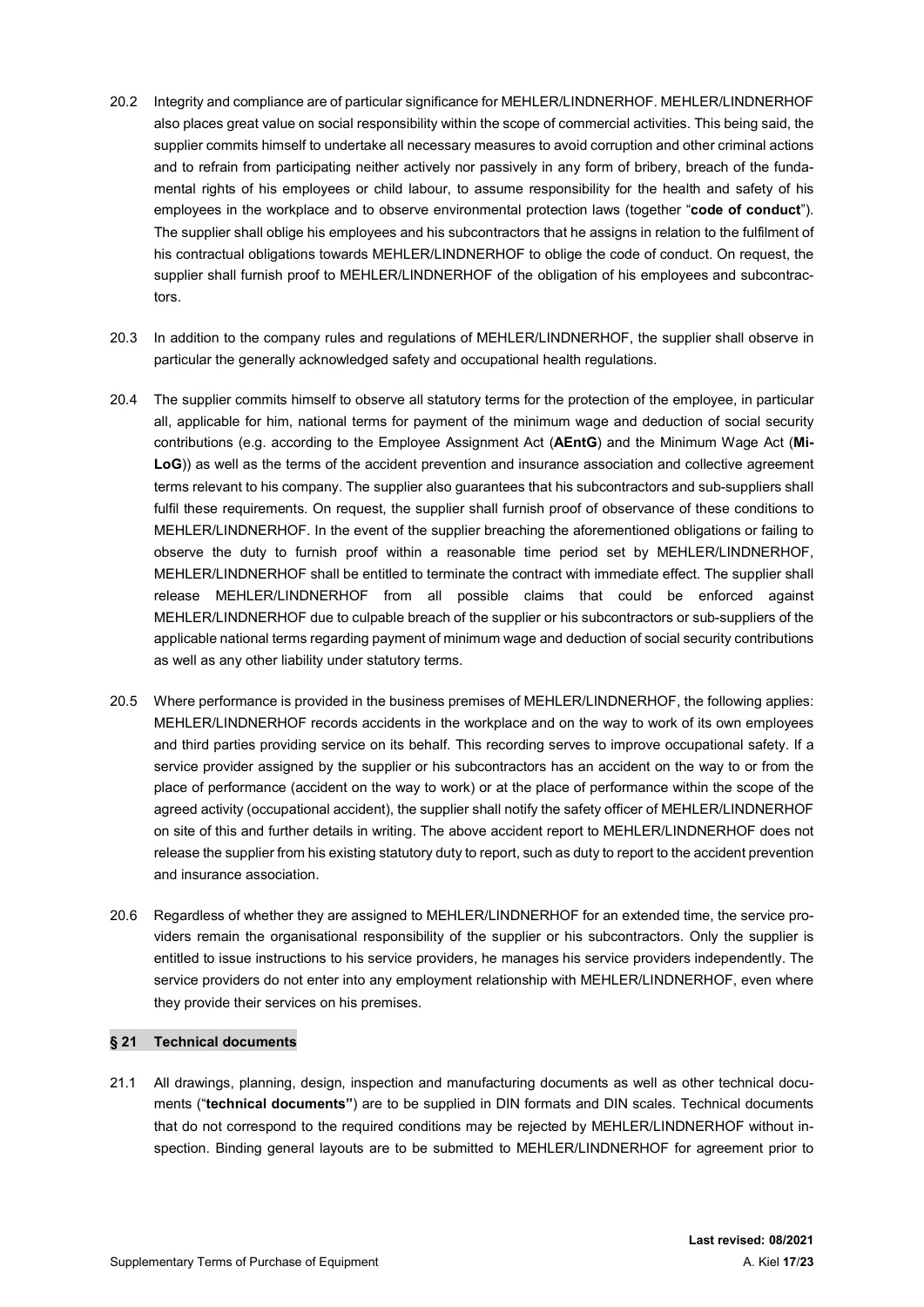implementation. Design drawings are to be presented to MEHLER/LINDNERHOF prior to workshop implementation, on request.

- 21.2 All technical documents are to be made available to MEHLER/LINDNERHOF free of charge, in the respectively required quantity and language (in any case in the German language) and, unless MEHLER/LINDNERHOF requests otherwise, in electronic form.
- 21.3 The supplier shall ensure that all of the technical documents drawn up in the scope of contractual fulfilment are labelled according to the specifications of MEHLER/LINDNERHOF.
- 21.4 The supplier shall supply MEHLER/LINDNERHOF with the quality documentation described in the specifications in five copies.
- 21.5 The supplier shall inform MEHLER/LINDNERHOF without delay of necessary changes to technical documents, in particular of design, inspection and manufacturing documents, as well as deviations from specified manufacturing and inspection processes as well as quality characteristics.
- 21.6 Irrespective of the viewing of the technical documents by MEHLER/LINDNERHOF, responsibility for the scope of supply and performance remains solely with the supplier. All costs incurred as a result of incorrect technical documents shall be borne by the supplier, including where the associated changes do not concern his own scope of supply, and where the supplier is responsible for the inaccuracy.
- 21.7 The supplier is obliged to submit the required technical documents to MEHLER/LINDNERHOF in good time. Costs incurred due to technical documents being culpably submitted late or incorrect or incomplete technical documents shall be borne by the supplier. The supplier shall notify MEHLER/LINDNERHOF of changes to the technical documents in written form. Sending of the technical documents with revision marks is not sufficient. Costs incurred by culpable failure to observe this duty shall be borne by the supplier.
- 21.8 Documents for discussion must be presented to MEHLER/LINDNERHOF by the supplier at least two (2) working days prior to the discussion date. The supplier shall draw up minutes of each discussion and forward these to MEHLER/LINDNERHOF within ten (10) working days.
- 21.9 Following acceptance, the supplier shall draw up all technical documents as conclusive drawings for MEHLER/LINDNERHOF, taking account of all changes made and depicting the actual design. For later revision work the supplier shall provide MEHLER/LINDNERHOF with the necessary technical documents and details for orderly realisation of dismantling and assembly. At the request of MEHLER/LINDNERHOF the technical documents and parts lists required for the procurement of replacement and spare parts are to be handed over.
- 21.10 All technical documents are to be handed over without specific request at the agreed dates or in good time to ensure that construction and other works are not delayed. If these are technical documents for which a statement, decision or inspection by MEHLER/LINDNERHOF is necessary, presentation must be timely enough to allow a reasonable period for inspection and for necessary changes to be taken into consideration.
- 21.11 The supplier shall supply operating instructions and maintenance instructions for the scope of supply in the respectively required quantity (in any case, however, as ten copies) as well as in the respectively required language (in any case, however, in German) free of charge at the agreed date, at the latest, however, four (4) weeks prior to commissioning. In addition, the supplier shall also make the operating instructions and maintenance instructions for the scope of supply available to MEHLER/LINDNERHOF in electronic form within the aforementioned time period. Operating instructions and maintenance instructions are to be bindingly reworked by the supplier prior to acceptance of the scope of supply, with the findings arising from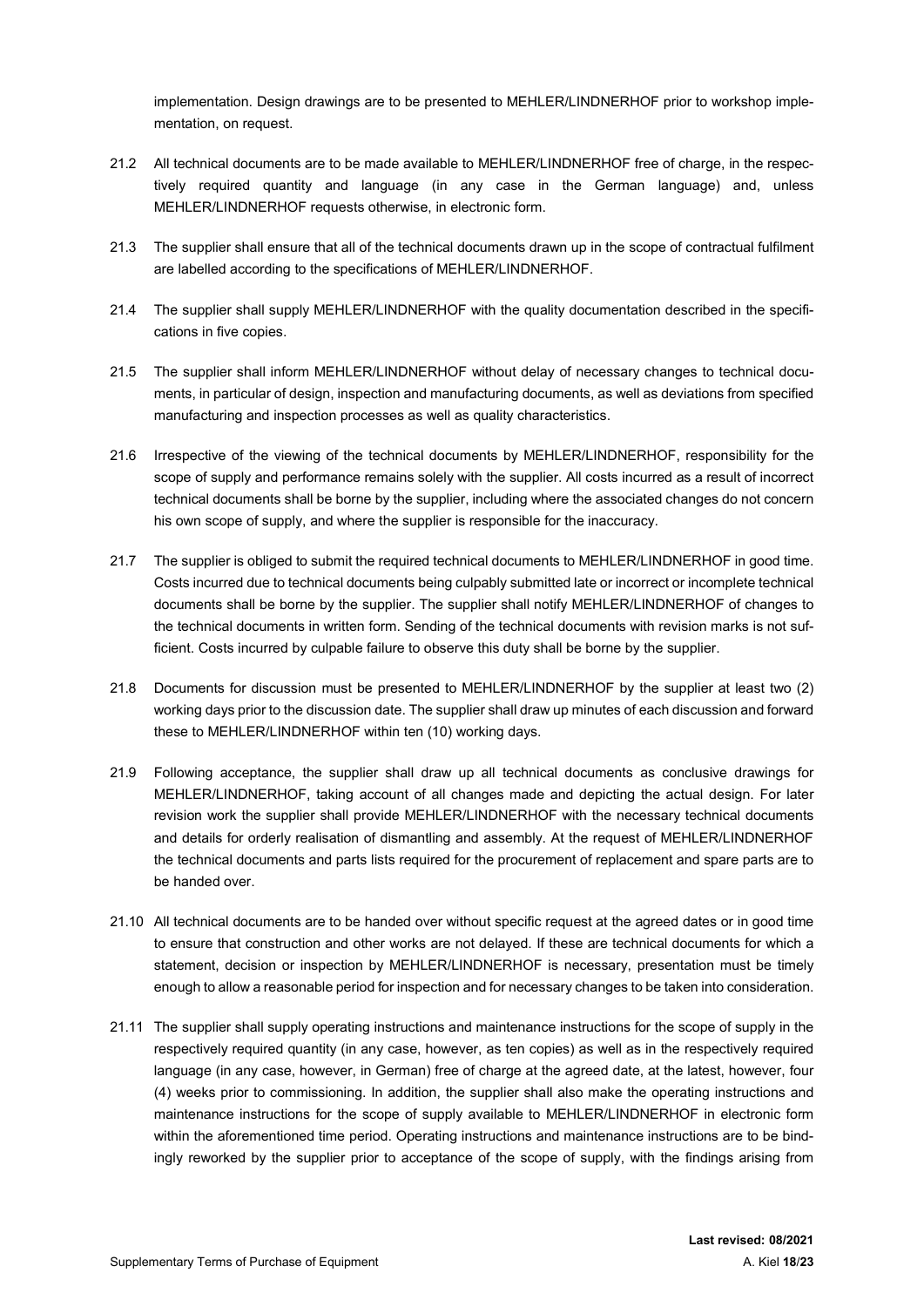commissioning and test operation. The timely and correct provision of the operating instructions and maintenance instructions by the supplier is an essential prerequisite for acceptance of the equipment.

### § 22 Assembly

- 22.1 Assembly comprises the ready-for-use assembly of the scope of supply, including any parts provided by MEHLER/LINDNERHOF, under the full responsibility of the supplier.
- 22.2 Assembly also includes the unloading, correct storage and transport of the scope of supply on the construction site to the place of use. In the event of limited storage options, in agreement with MEHLER/LINDNERHOF only those parts are to be stored that are required to be installed directly.
- 22.3 Prior to the beginning of assembly, the supplier shall check construction dimensions, for example for foundations, openings and room dimensions, for compliance with the drawings approved by MEHLER/LINDNERHOF and notify MEHLER/LINDNERHOF of any deviations without delay.
- 22.4 Additional costs incurred by the supplier as a result of the beginning and/or realisation of the assembly work being delayed at the instigation of MEHLER/LINDNERHOF are to be reported without delay. The supplier shall inform MEHLER/LINDNERHOF of the amount of the additional costs and furnish MEHLER/LINDNERHOF with evidence of the additional costs.
- 22.5 Assembly comprises the provision of the entire assembly personnel including management, supervisory and auxiliary personnel as well as all necessary tooling, hoisting and assembly tools, work tools and auxiliary equipment.
- 22.6 The supplier bears responsibility for the entire assembly personnel and shall name construction management and commissioning personnel prior to the commencement of the work.
- 22.7 All costs for travel and commuting, expenses, allowances and other ancillary costs for the personnel of the supplier are contained within the assembly costs.
- 22.8 Agreements are to be reached regarding the remuneration of any skilled and auxiliary workers to be provided by MEHLER/LINDNERHOF prior to the commencement of their work.
- 22.9 At the request of MEHLER/LINDNERHOF the supplier shall provide overtime, night, weekend and public holiday work to the statutorily permissible extent and obtain official permission to do so where necessary. The additional costs actually incurred shall only be remunerated by MEHLER/LINDNERHOF where this has been agreed in writing beforehand.
- 22.10 If performance of the supplier also includes work on the company premises of MEHLER/LINDNERHOF, the supplier shall report entering and driving on the company premises of MEHLER/LINDNERHOF to MEHLER/LINDNERHOF in good time and inform himself about the stipulations of MEHLER/LINDNERHOF regarding conduct on the company premises (in particular regarding instructions for third-party firms) in good time prior to entering and driving on the company premises, and shall also observe the instructions of MEHLER/LINDNERHOF personnel on the company premises. In particular, the supplier shall observe road traffic regulations. Moreover, during the course of his work the supplier shall take all precautionary measures to prevent personal or material damage. The supplier shall compensate MEHLER/LINDNERHOF and exempt MEHLER/LINDNERHOF from all loss, costs and expense caused by the work of the supplier on company premises, unless the supplier has no culpability for this.
- 22.11 To the extent that the supplier is required to undertake welding work, prior to the commencement of work the supplier shall furnish MEHLER/LINDNERHOF with the valid welding certificates or welding permits for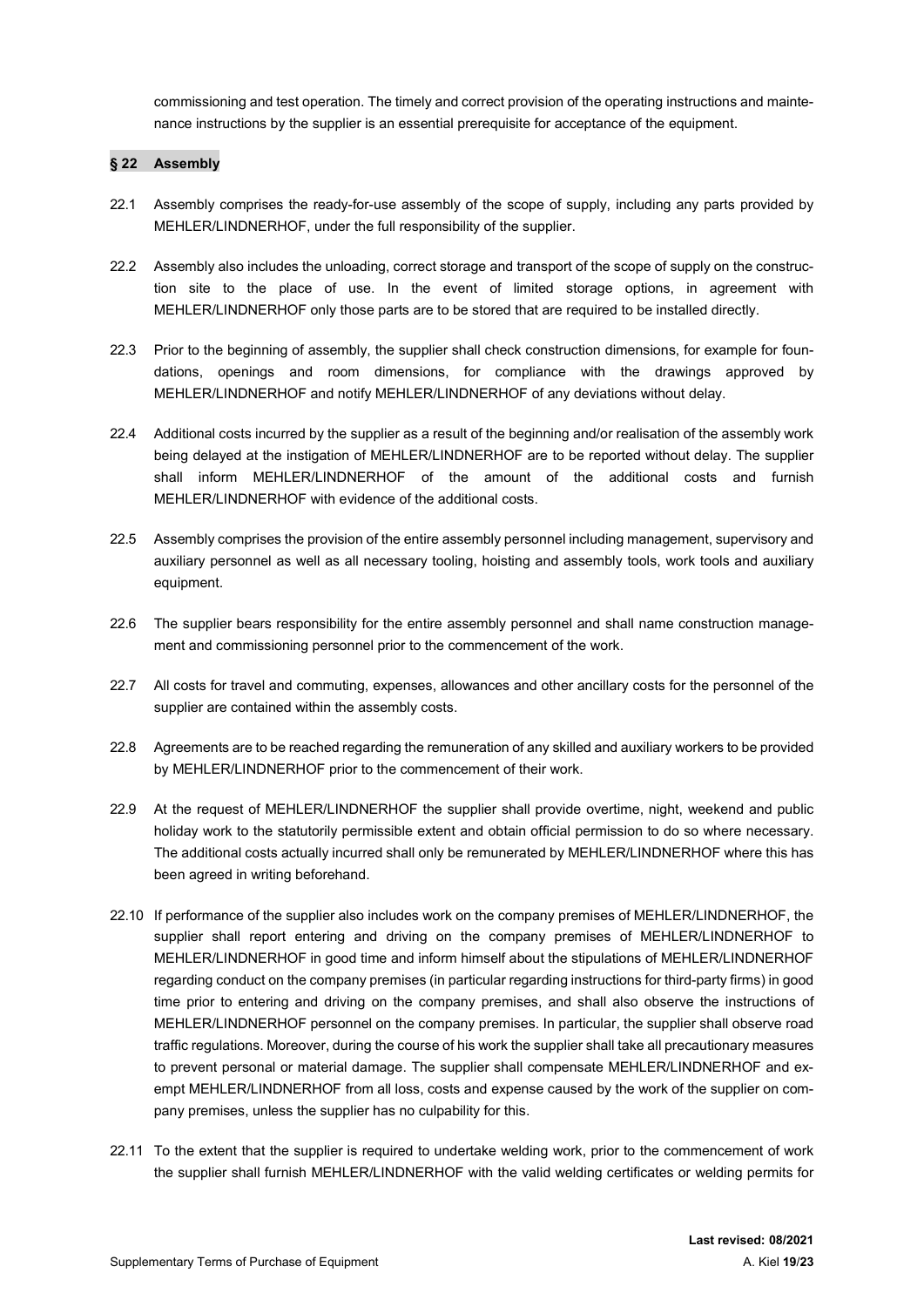certified welders for employees that are to conduct the welding work. Welding work may only be commenced following presentation of the valid welding certificates or welding permits. The supplier shall be solely responsible for any delays in performance as a result of the supplier culpably failing to present welding certificates or welding permits in good time.

### § 23 Commissioning

- 23.1 The time point of commissioning is to be agreed with MEHLER/LINDNERHOF. If multiple interacting equipment parts are to be commissioned, MEHLER/LINDNERHOF or a third party assigned by MSV shall coordinate overall commissioning.
- 23.2 The supplier shall undertake commissioning of his scope of supply under his own responsibility and management. The necessary equipment and operating personnel shall be provided by MEHLER/LINDNERHOF without charge.
- 23.3 The supplier shall take account of the instructions of MEHLER/LINDNERHOF. As co-ordination of independent equipment parts requires time, the supplier shall allow an adequate amount of time for this.
- 23.4 Orderly commissioning is deemed to have been completed where the faultless function of the equipment including all safety and auxiliary features has been demonstrated in 24-hour, uninterrupted operation with the performance specified by MEHLER/LINDNERHOF and where corresponding checks have displayed no defects.

### § 24 Test operation

- 24.1 Test operation commences with the conclusion of commissioning.
- 24.2 The test operation conducted under the responsibility and at the risk of the supplier with qualified personnel of the supplier has the purpose of furnishing proof of the unlimited operational ability of the scope of supply.
- 24.3 MEHLER/LINDNERHOF shall provide the necessary equipment for test operation without charge. During the course of the test operation the supplier shall train and instruct the operating personnel of MEHLER/LINDNERHOF both theoretically and practically so that, following the ending of the test operation, they are familiar with all functions and details of the equipment as required for the independent and correct operation of the equipment by the operating personnel of MEHLER/LINDNERHOF.
- 24.4 MEHLER/LINDNERHOF is entitled to specify the daily times of operation. Any other use of the personnel of the supplier requires the prior, written authorisation of MEHLER/LINDNERHOF. In the event of MEHLER/LINDNERHOF specifying daily operational times that extend beyond the duration of one shift, the supplier shall provide the personnel for an alternate shift.
- 24.5 If errors occur during the test operation, the supplier shall rectify these at his own expense without delay.
- 24.6 The supplier shall keep a record of the progress and outcome of the test operation, to be signed by both parties. In particular, the record must provide information regarding defects determined, the current state of performance and the date for completion of contractual fulfilment.
- 24.7 Beginning and duration of the test operation shall be specified in the contract. If no beginning and/or duration of the test operation is stated in the contract and also not agreed elsewhere, the duration of the test operation shall comprise four (4) calendar weeks and begin with the successful conclusion of commissioning of the equipment.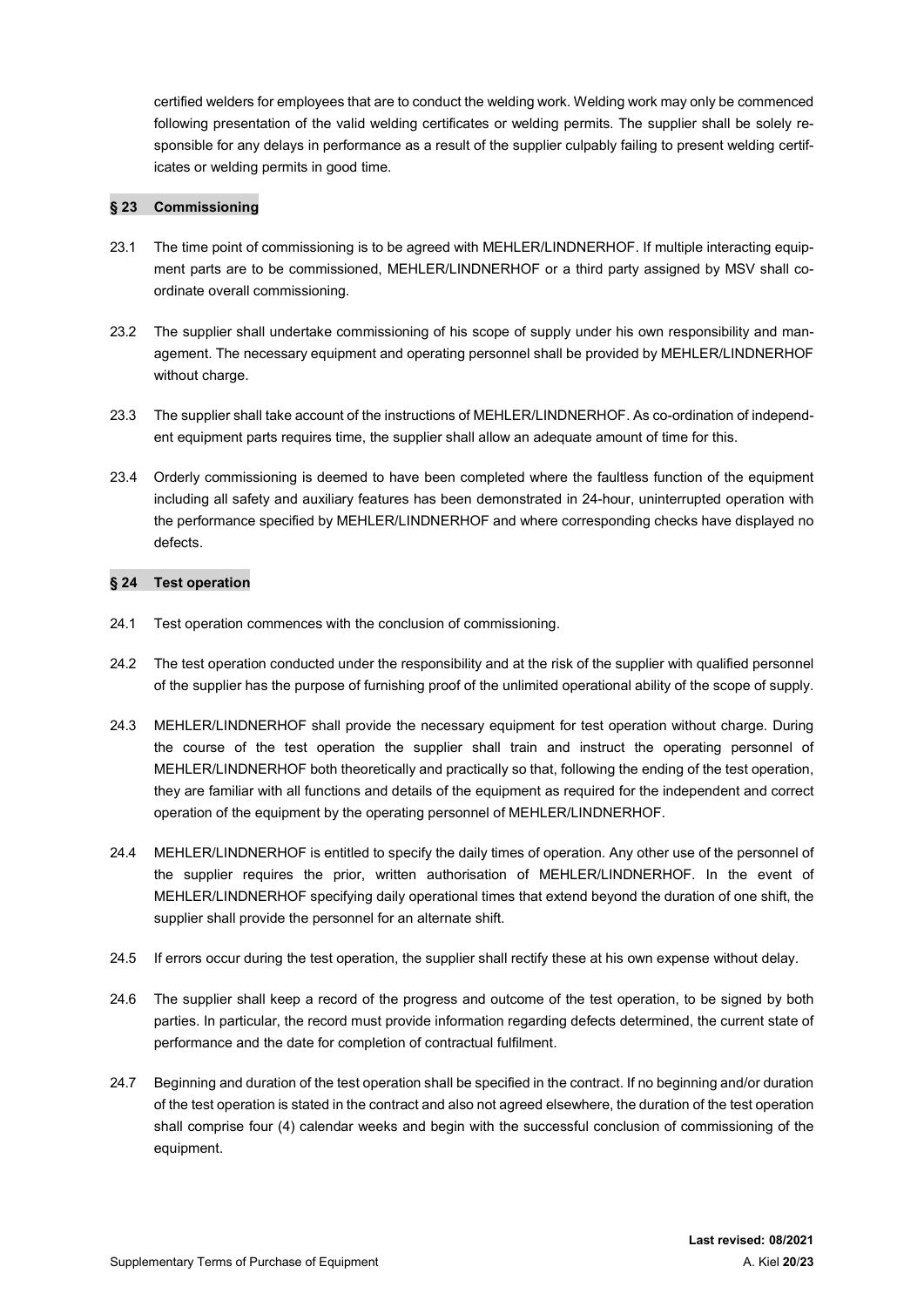- 24.8 The required during test operation for maintenance work and improvements by the supplier shall be calculated as interruptions, so long as no fundamental defect is present that can only be rectified with reconstruction of the equipment and that does not exceed an interruption duration of twenty four (24) hours. This work is to be reported to MEHLER/LINDNERHOF without delay. The test operation shall be extended by the interruption time caused by the supplier.
- 24.9 The test operation is interrupted and is halted where (i) the supplier requires more than three (3) interruption periods, (ii) no immediate notification of MEHLER/LINDNERHOF occurs or (iii) the entire interruption period amounts to more than twenty four (24) hours. With the abandonment of the test operation, the agreed test operation period commences again following rectification of all malfunctions.
- 24.10 MEHLER/LINDNERHOF reserves the right to extend the test operation by up to four (4) weeks at its own expense.
- 24.11 If the conclusion of the test operation is delayed due to circumstances for which MEHLER/LINDNERHOF is responsible, the parties shall amend the contract accordingly.

### § 25 Acceptance

### Conducting of acceptance and acceptance certificate

- 25.1 Following successful test operation, acceptance is conducted by MEHLER/LINDNERHOF or a third party assigned by MEHLER/LINDNERHOF. The equipment is accepted when all contractual performance has been fulfilled, in particular where proof of the specific characteristics has been provided by the supplier and the supplier has provided MEHLER/LINDNERHOF with the operating instructions and maintenance instructions for the scope of supply as regulated in these Supplementary Terms of Purchase of Equipment. Acceptance is to be recorded in writing. A record of the acceptance is to be drafted using the "Acceptance Certificate" pre-printed form.
- 25.2 To the extent that proof of the specific characteristics or the complete functional readiness occurs after acceptance, this is also to be recorded in an acceptance certificate.
- 25.3 At the request of the supplier MEHLER/LINDNERHOF shall accept partial deliveries and performance if these cover an independent part or if they cannot be checked at a later time due to further implementation. A record of the partial acceptance is to be drafted using the "Partial Acceptance Certificate" pre-printed form.
- 25.4 MEHLER/LINDNERHOF is entitled to use the goods and services of the supplier prior to acceptance where urgent operational grounds necessitate this. This use in no case constitutes acceptance.
- 25.5 Lack of proof of the specific characteristics or complete functional readiness of the equipment shall not stand in the way of acceptance where this is due to circumstances for which MEHLER/LINDNERHOF is responsible. The lack of proof is to be recorded in the acceptance certificate.
- 25.6 If official decisions are required for the use of the equipment created, these shall be deemed to be prerequisites for acceptance. The existence of such a decision does not give rise to a claim for partial acceptance. If a decision is delayed or fails to be made due to reasons for which MEHLER/LINDNERHOF is not responsible, the supplier shall bear the costs that arise from this.

### Acceptance tests and/or measurements:

25.7 MEHLER/LINDNERHOF shall grant the supplier the opportunity to examine the equipment for its orderly condition prior to the commencement of acceptance tests and/or measurements. The supplier is not authorised to replace parts of the equipment solely for the acceptance tests and/or measurements without the agreement of MEHLER/LINDNERHOF.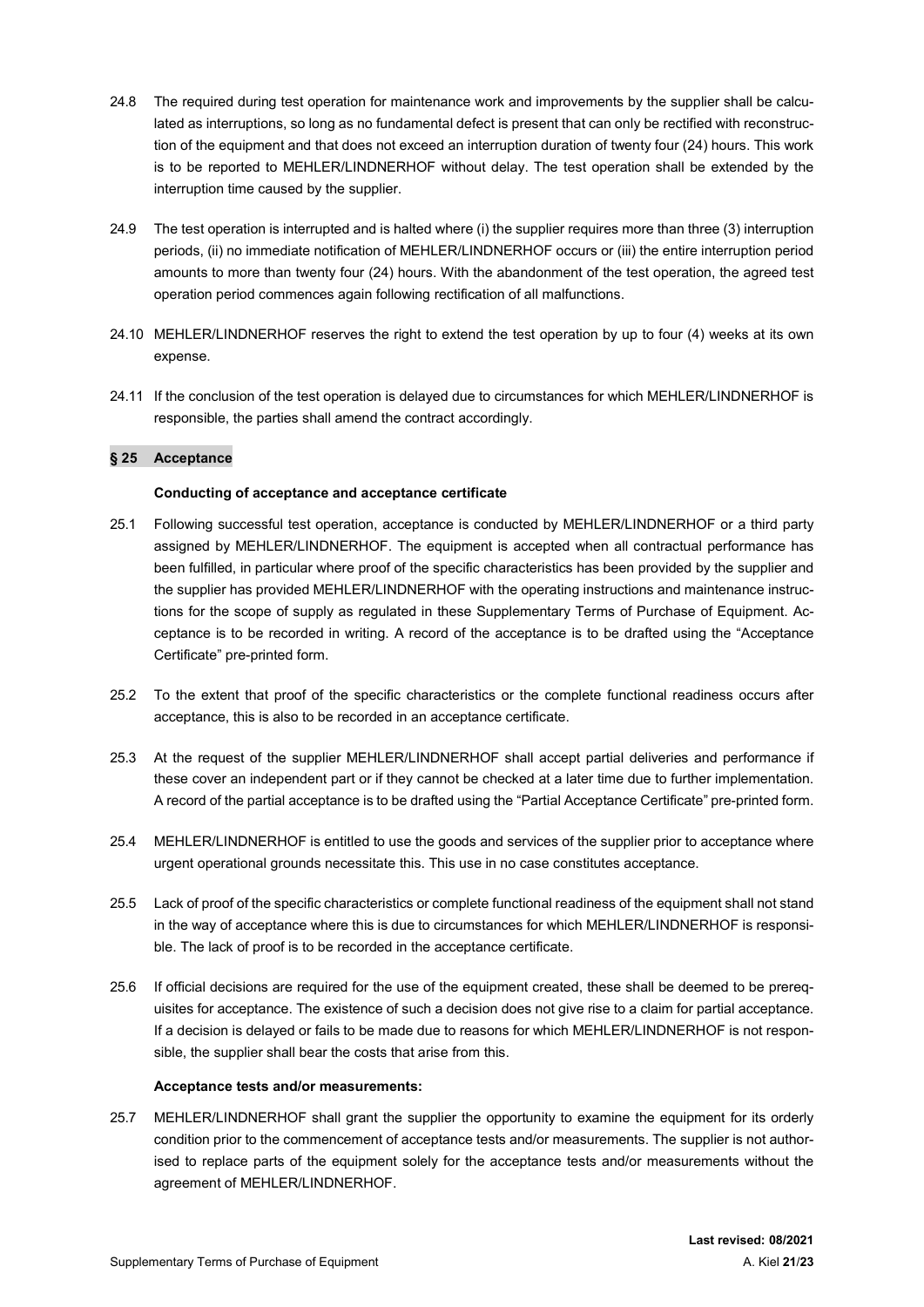- 25.8 Defects determined during acceptance tests and/or measurements are to be rectified by the supplier free of charge, unless the supplier is not responsible for them.
- 25.9 MEHLER/LINDNERHOF shall bear the costs incurred for equipment required for acceptance tests and/or measurements. The supplier shall bear the costs incurred for the provision of acceptance personnel and measurement devices, including installation and removal.
- 25.10 If, in the event of dispute, a neutral assessor is required to assess the measurements and tests conducted and/or the conducting of repeat testing and/or measurements, the costs of these services shall be borne by the losing party in the dispute. The costs for own performance incurred shall be borne by each party themselves.
- 25.11 MEHLER/LINDNERHOF is entitled to provide inspectors for the acceptance tests and/or measurements at its own expense.
- 25.12 Should it become apparent during the acceptance tests and/or measurements that promised values cannot be achieved and that the supplier is subsequently required to undertake amendments or improvements to the equipment or parts thereof, the acceptance tests and/or measurements shall be repeated following conclusion of this work on request. The costs shall be borne by the supplier, including where characteristics better than the specific characteristics are achieved.
- 25.13 MEHLER/LINDNERHOF shall grant the supplier opportunity to furnish proof of the specific characteristics within six (6) months of successful test operation. In the event of acceptance tests and/or measurements not proving possible within six (6) months of successful test operation, the time period shall be extended appropriately. Acceptance tests and/or measurements are to be undertaken in agreement with MEHLER/LINDNERHOF or its appointed agents.

### § 26 Further developments, maintenance, customer service

- 26.1 To the extent that the supply of the equipment also includes an operating system, for example for the control of the equipment, the supplier commits himself to the provision of further developments (e.g. updates, upgrades) at regular intervals, whereby MEHLER/LINDNERHOF is not obliged to add these further developments. In particular, the supplier is obliged to make available to MEHLER/LINDNERHOF a free update for a newer version of the operating system where a security risk to MEHLER/LINDNERHOF exists through the operating system provided.
- 26.2 The scope of maintenance for the machine is to be quantified by the supplier. MEHLER/LINDNERHOF expects to receive low-maintenance equipment.
- 26.3 In the event of a malfunction, customer service must be available via telephone at the local rates and during the standard working hours of MEHLER/LINDNERHOF. To the extent technically possible, the supplier shall offer remote maintenance. The supplier shall also guarantee that the customer service is at the location of the equipment within 24 hours of awareness of any damage.

### § 27 Claims for defect

- 27.1 Unless otherwise specified, the statutory terms apply for the rights of MEHLER/LINDNERHOF with regard to material and legal defects in the equipment as well as other breaches of duty by the supplier.
- 27.2 The supplier shall guarantee that all goods and services provided by him, correspond in particular
	- g) to the agreed characteristics, i.e. including product descriptions, agreed specification,